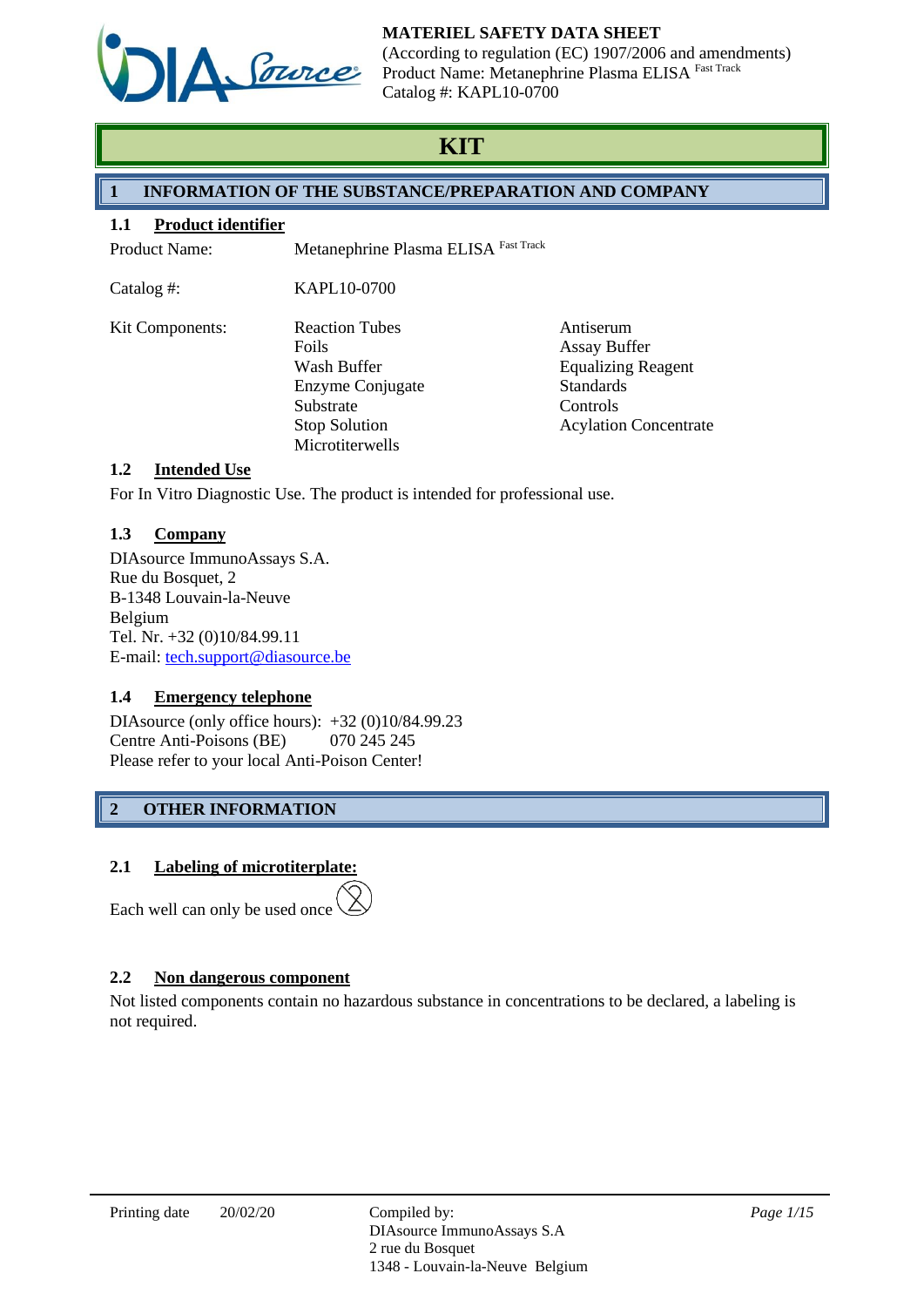

# **STOP SOLUTION**

# **1 INFORMATION OF THE SUBSTANCE/PREPARATION AND COMPANY**

# **1.1 Product identifier**

Product Name: Stop Solution

Catalog #: Component of the kit mentioned on the first page

## **1.2 Intended Use**

laboratory reagent / Immunoassay. The product is intended for professional use.

#### **1.3 Company**

DIAsource ImmunoAssays S.A. Rue du Bosquet, 2 B-1348 Louvain-la-Neuve Belgium Tel. Nr. +32 (0)10/84.99.11 E-mail: [tech.support@diasource.be](mailto:tech.support@diasource.be)

#### **1.4 Emergency telephone**

DIAsource (only office hours): +32 (0)10/84.99.23 Centre Anti-Poisons (BE) 070 245 245 Please refer to your local Anti-Poison Center!

# **2 HAZARDS IDENTIFICATION**

## **2.1 Classification of the substance or mixture**

**REGULATION (EC) No 1272/2008** Corrosive to metals, Category 1, H290 Skin corrosive, Category 1A, H314

## **2.2 Label elements**

**REGULATION (EC) No 1272/2008**



**Signal word:** Warning

#### **Hazard statements:**

H290 May be corrosive to metals.

#### **Precautionary statements:**

P234 Keep only in original packaging.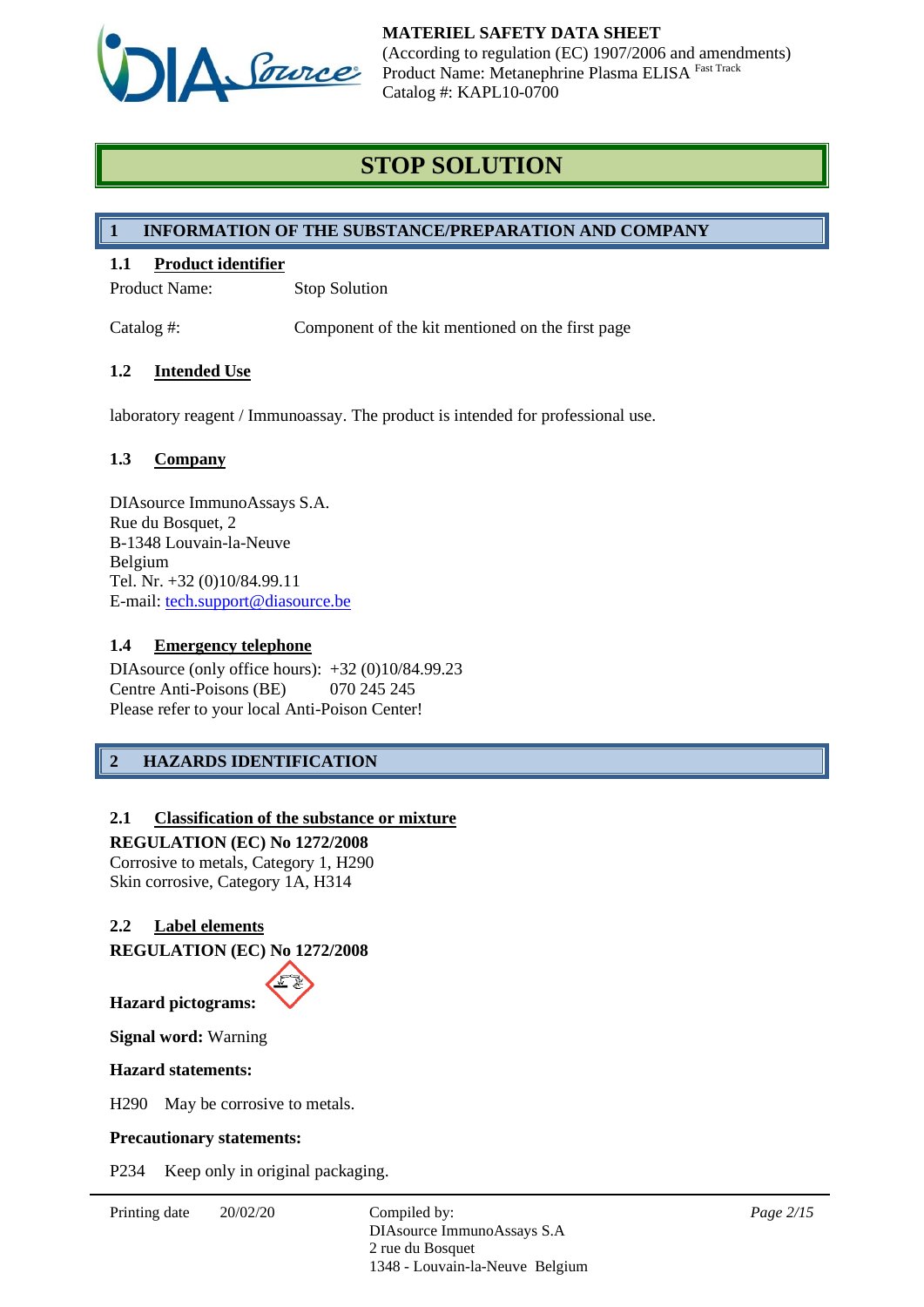

P390 Absorb spillage to prevent material damage.

#### **2.3 Other hazards**

None known.

# **3 COMPOSITION/INFORMATION ON INGREDIENTS**

#### **Mixture**

**Composition / information on ingredients** CAS:  $7664-93-9$  sulphuric acid  $> 1\% - 5\%$ H290; H314 **Additional information**

For the full text of the H-Statements mentioned in this section, see section 16.

# **4 FIRST AID MEASURES**

# **4.1 Description of first aid measures**

**After inhalation:** fresh air, consult doctor in case of complaints.

**After skin contact:** wash off with plenty of water. Remove contaminated clothing. **After eye contact:** rinse out with plenty of water with the eyelid held wide open. Call in ophthalmologist if necessary.

**After swallowing:** drink water (two glasses at most). Consult doctor if feeling unwell.

## **4.2 Most important symptoms and effects, both acute and delayed**

Irritant effects.

# **4.3 Indication of any immediate medical attention and special treatment needed**

No information available.

# **5 FIRE FIGHTING MEASURES**

## **5.1 Extinguishing media**

Suitable extinguishing media:

Use extinguishing measures that are appropriate to local circumstances and the surrounding environment.

## Unsuitable extinguishing media:

For this substance/mixture no limitations of extinguishing agents are given.

## **5.2 Special hazards arising from the substance or mixture**

Not combustible. Ambient fire may liberate hazardous vapours.

## **5.3 Advice for fire fighters**

Special protective equipment for firefighters: In the event of fire, wear self-contained breathing apparatus.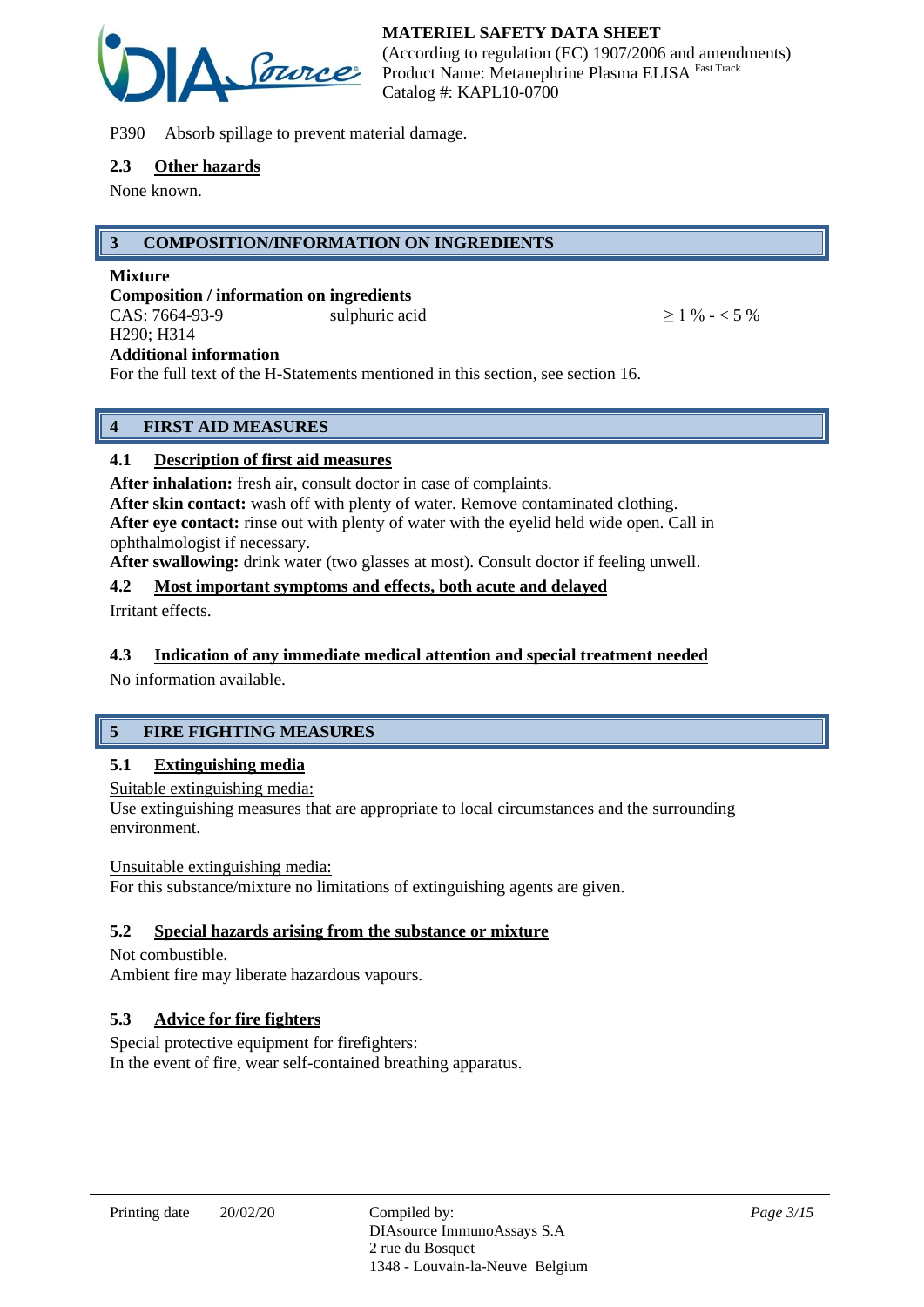

# **6 ACCIDENTAL RELEASE MEASURES**

### **6.1 Personal precaution, protective equipment and emergency procedures**

Advice for non-emergency personnel: Do not breathe vapours, aerosols. Evacuate the danger area, observe emergency procedures, consult an expert.

Advice for emergency responders: Protective equipment see section 8.

#### **6.2 Environmental Precautions**

No special precautionary measures necessary.

#### **6.3 Methods and material for containment and cleaning-up**

Observe possible material restrictions! Take up with liquid-absorbent and neutralizing material. Dispose of properly. Clean up affected area.

#### **6.4 Reference to other sections**

Indications about possible material restrictions see sections 7 and 10 and about waste treatment see section 13.

# **7 HANDLING AND STORAGE**

#### **7.1 Precautions for safe handling**

Advice on safe handling: Observe label precautions. Hygiene measures: Change contaminated clothing. Wash hands after working with substance.

#### **7.2 Conditions for safe storage, including any incompatibilities**

Storage conditions: Tightly closed and dry.

#### **7.3 Specific Use(s)**

Apart from the uses mentioned in section 1.2 no other specific uses are stipulated.

#### **8 EXPOSURE CONTROLS/PERSONAL PROTECTION**

#### **8.1 Control parameters**

The product does not contain any relevant quantities of materials with critical values that have to be monitored at the workplace.

#### **8.2 Exposure controls**

Engineering measures: Technical measures and appropriate working operations should be given priority over the use of personal protective equipment. See section 7.1.

Individual protection measures: General protective and hygienic measures: Immediately remove all soiled and contaminated clothing. Wash hands before breaks and at the end of work. Store protective clothing separately. Avoid contact with the eyes and skin.

DIAsource ImmunoAssays S.A 2 rue du Bosquet 1348 - Louvain-la-Neuve Belgium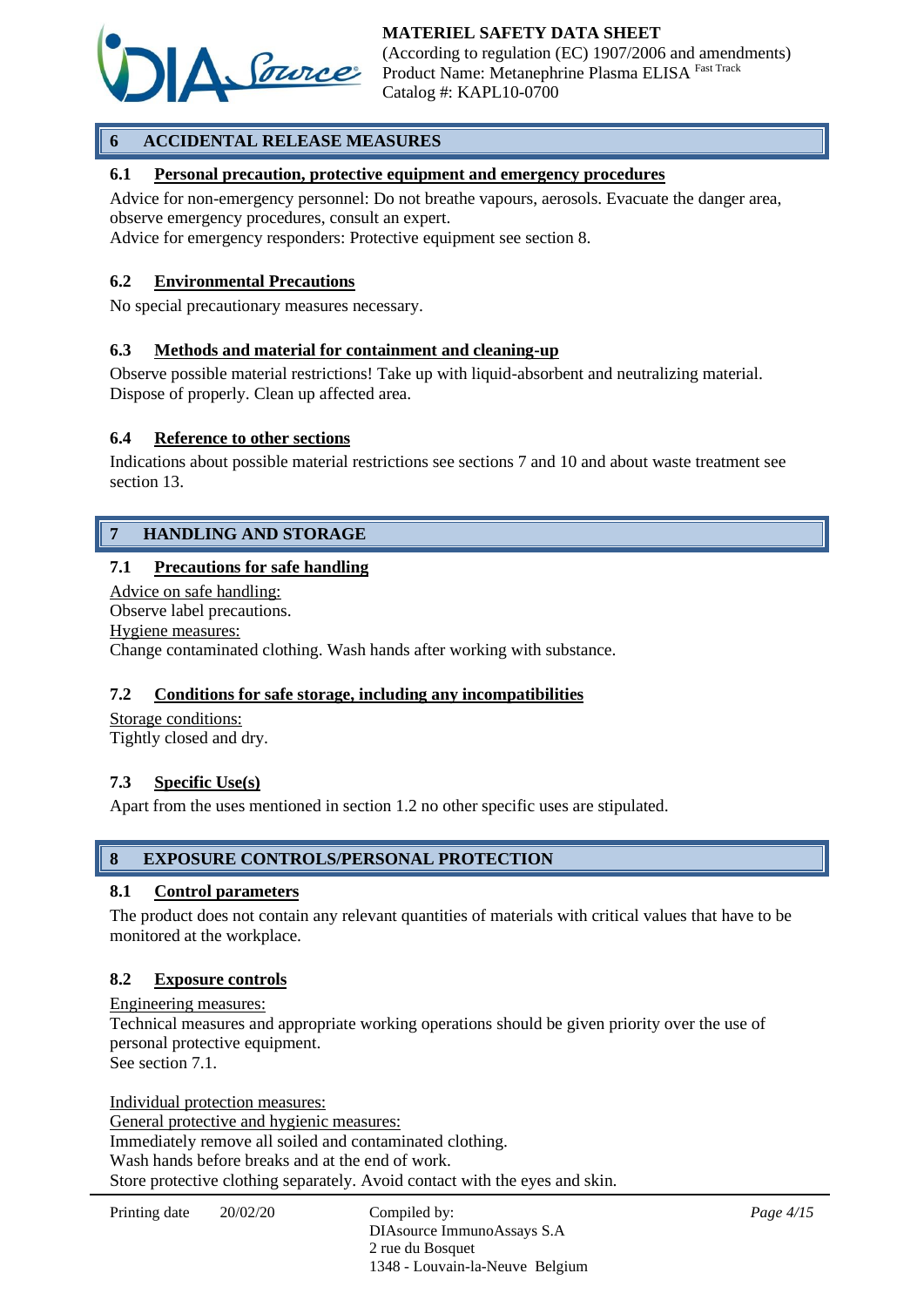

(According to regulation (EC) 1907/2006 and amendments) Product Name: Metanephrine Plasma ELISA Fast Track Catalog #: KAPL10-0700

Respiratory protection:

In case of good room ventilation, not necessary. In case of brief exposure or low pollution use respiratory filter device. In case of intensive or longer exposure use self-contained respiratory protective device.

Protection of hands:

Protective gloves.

Material of gloves:

Chemical protection gloves are to be selected according to the concentration and quantity of the hazardous substance concentration and quantity in workplace.

The glove material has to be impermeable and resistant to the product/ the substance/ the preparation. The protective gloves to be used must comply with the specifications of EC Directive 89/686/EEC and the related standard EN374.

Eye protection: Tightly sealed goggles

Body protection: lab coat

## **9 PHYSICAL AND CHEMICAL PROPERTIES**

#### **9.1 Information on basic physical and chemical properties**

| Form                                   | liquid                            |
|----------------------------------------|-----------------------------------|
| Colour                                 | colourless                        |
| Odour                                  | odourless                         |
| Odour                                  | Threshold Not applicable          |
| pH                                     | ca. 1.0 at 20 $^{\circ}$ C        |
| Melting point                          | No information available          |
| Boiling point/boiling range            | No information available          |
| Flash point                            | No information available          |
| Evaporation rate                       | No information available          |
| Flammability (solid, gas)              | No information available          |
| Lower explosion limit                  | No information available          |
| Upper explosion limit                  | No information available          |
| Vapour pressure                        | No information available          |
| Relative vapour density                | No information available          |
| Density                                | ca. 1.02 g/cm3 at 20 $^{\circ}$ C |
| Relative density                       | No information available          |
| Water solubility                       | at $20^{\circ}$ C soluble         |
| Partition coefficient: n-octanol/water | No information available          |
| Auto-ignition temperature              | No information available          |
| Decomposition temperature              | No information available          |
| Viscosity, dynamic                     | No information available          |
| <b>Explosive properties</b>            | Not classified as explosive.      |
| Oxidizing properties                   | none                              |
|                                        |                                   |

## **9.2 Other information**

Corrosion: May be corrosive to metals.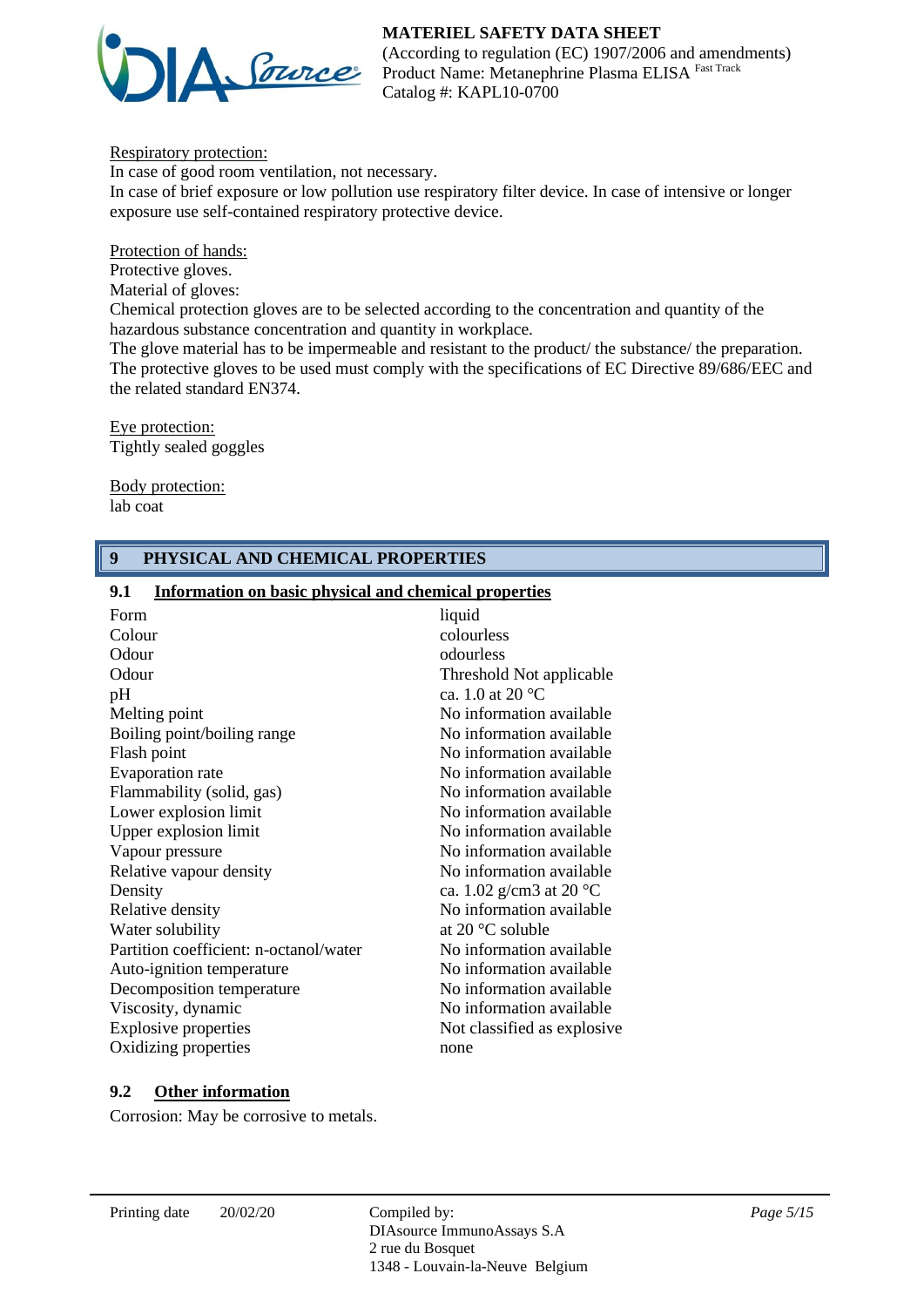

# **10 STABILITY AND REACTIVITY**

## **10.1 Reactivity**

No further relevant information available.

# **10.2 Chemical Stability**

The product is chemically stable under standard ambient conditions (room temperature).

### **10.3 Possibility of hazardous reactions**

No dangerous reactions known.

#### **10.4 Conditions to Avoid**

No further relevant information available.

#### **10.5 Incompatible materials**

No further relevant information available.

#### **10.6 Hazardous Decomposition Products**

No dangerous decomposition products known.

## **11 TOXICOLOGICAL INFORMATION**

#### **11.1 Information on toxicological effects**

**Acute toxicity** No information available. **Skin corrosion/irritation** causes skin irritation **Serious eye damage/irritation** causes eye irritation **Respiratory or skin sensitisation** No sensitizing effects known. **Germ cell mutagenicity** No information available. **Carcinogenicity** No information available. **Reproductive toxicity** No information available. **STOT-single exposure** No information available. **STOT-repeated exposure** No information available. **Aspiration hazard** No information available.

#### **11.2 Additional information**

On the basis of the morphology of the product, no hazardous properties are to be expected when it is handled and used with appropriate care.

Handle in accordance with good industrial hygiene and safety practice.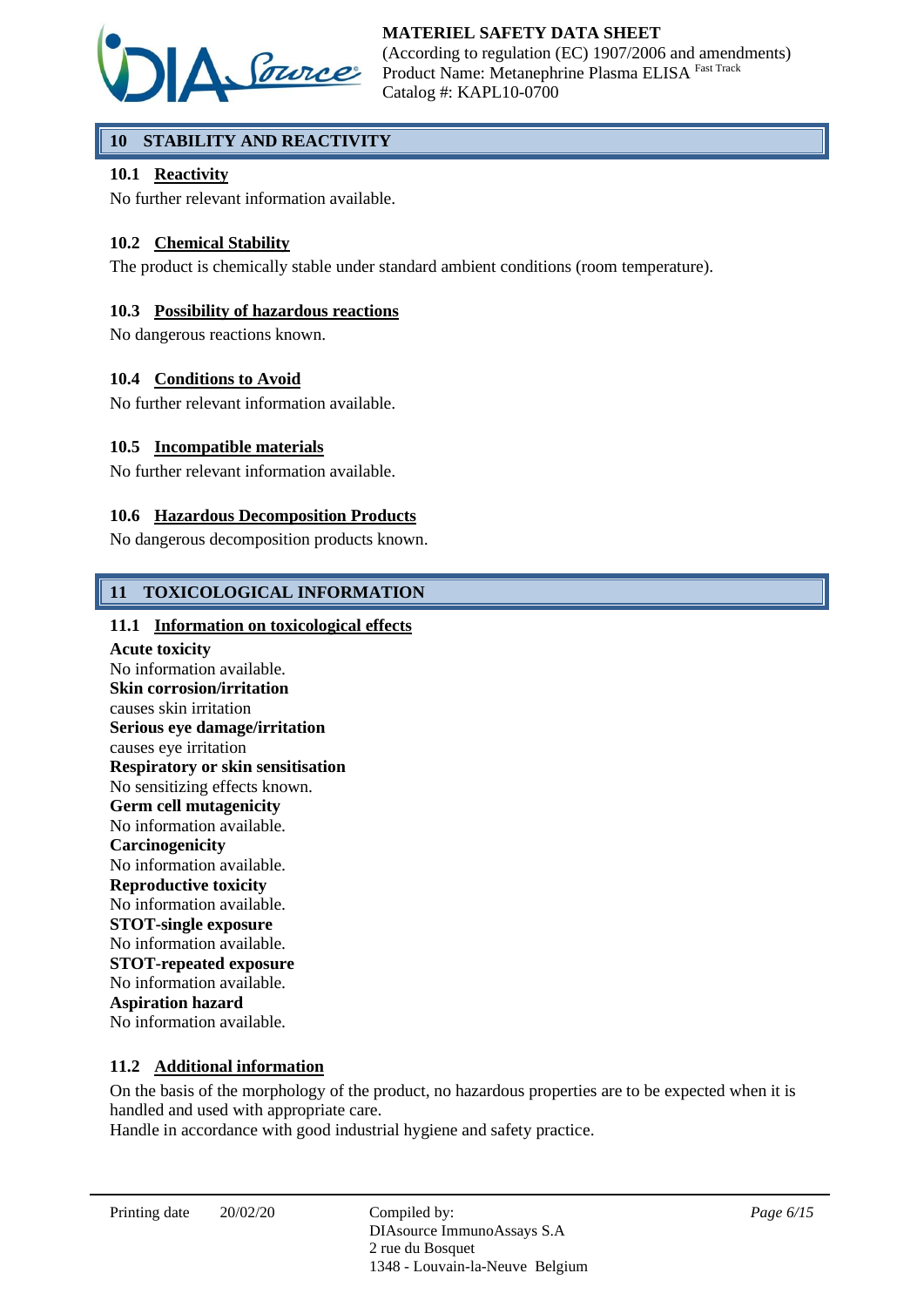

# **12 ECOLOGICAL INFORMATION**

# **12.1 Toxicity**

No further relevant information available.

## **12.2 Persistence and degradability**

No further relevant information available.

### **12.3 Bioaccumulation**

No further relevant information available.

#### **12.4 Mobility in soil**

No further relevant information available.

#### **12.5 Results of PBT and vPvB assessment**

Substance(s) in the mixture do(es) not meet the criteria for PBT or vPvB according to Regulation (EC) No 1907/2006, Annex XIII, or a PBT/vPvB assessment was not conducted.

#### **12.6 Other adverse effects**

No further relevant information available.

#### **13 DISPOSAL CONSIDERATIONS**

#### **13.1 Waste treatment methods**

Dispose of packaging according to applicable local, state, and federal regulations. Packaging's that may not be cleansed are to be disposed of in the same manner as the product.

## **14 TRANSPORT INFORMATION**

This product is part of a kit. Information in this section refers to the kit as a whole.

**UN No** 3264

**UN Proper shipping name** CORROSIVE LIQUID, ACIDIC, INORGANICS, N.O.S.

**Class** 8

**Packing group** III

**Environmental hazards** None.

**Special precautions for user** None.

**Transport in bulk according to Annex II of MARPOL 73/78 and the IBC Code** Not relevant.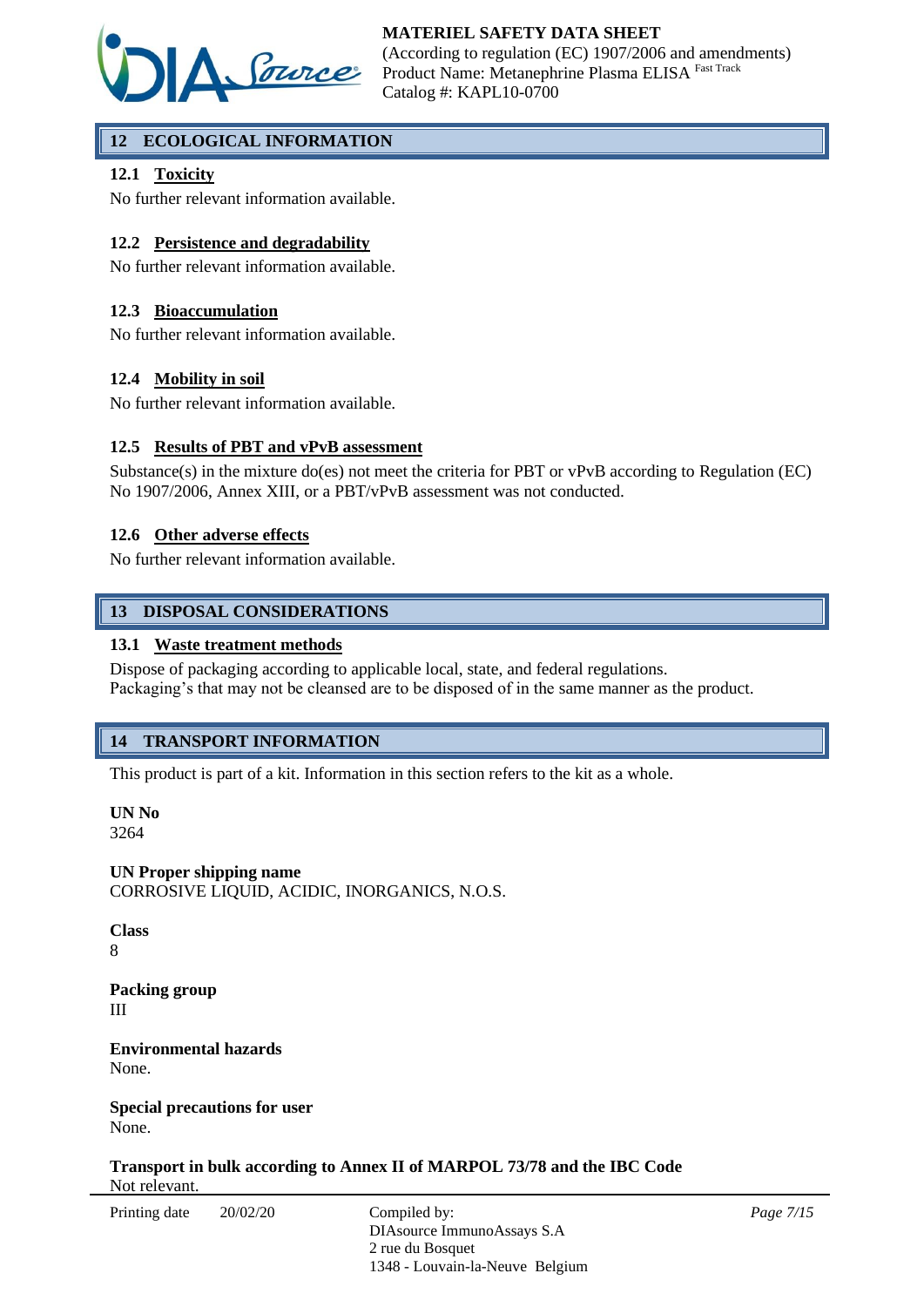

# **15 REGULATORY INFORMATION**

# **15.1 Safety, health and environmental regulation/legislation specific for the substance or mixture**

#### **EU regulations**

Major Accident Hazard: SEVESO III Not applicable

#### Employment restrictions:

Observe employment restrictions in accordance with the youth employment protection regulations (94/33/EC).

#### Substances of very high concern (SVHC):

This product does not contain substances of very high concern according to Regulation (EC) No 1907/2006 (REACH).

## **15.2 Chemical Safety Assessment**

For this product a chemical safety assessment was not carried out.

# **16 OTHER INFORMATION**

This information is based on our present knowledge. However, this shall not constitute a guarantee for any specific product features and shall not establish a legally valid contractual relationship.

#### Relevant phrases:

H290 May be corrosive to metals. H314 Causes severe skin burns and eye damage.

#### Notification:

English is acceptable for our MSDS as the following conditions are met:

• Medical specialists (users) are well educated in the English language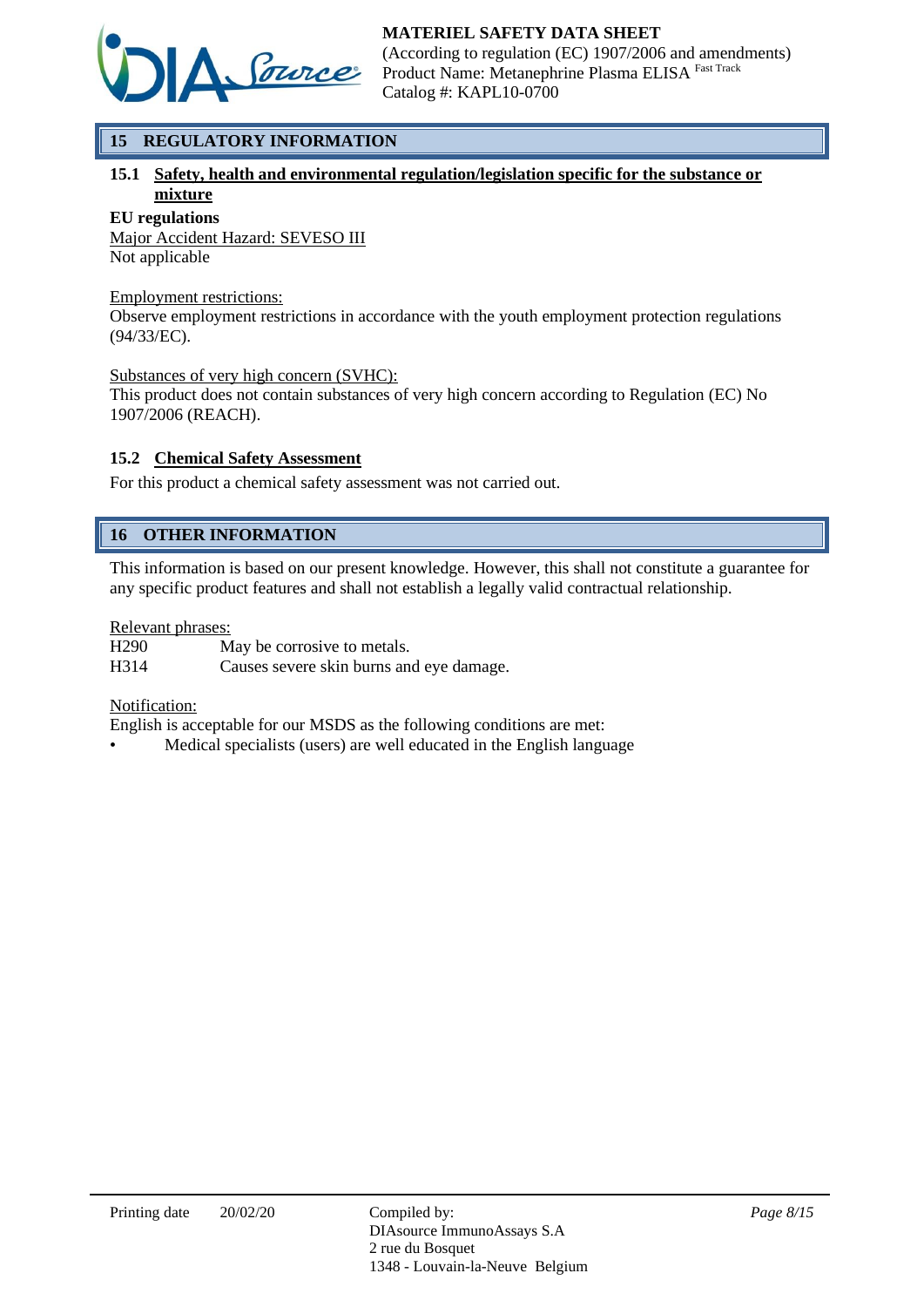

# **ACYLATION CONCENTRATE**

# **1 INFORMATION OF THE SUBSTANCE/PREPARATION AND COMPANY**

### **1.1 Product identifier**

Product Name: Acylation Concentrate

Catalog #: Component of the kit mentioned on the first page

#### **1.2 Intended Use**

laboratory reagent / Immunoassay. The product is intended for professional use.

#### **1.3 Company**

DIAsource ImmunoAssays S.A. Rue du Bosquet, 2 B-1348 Louvain-la-Neuve Belgium Tel. Nr. +32 (0)10/84.99.11 E-mail: [tech.support@diasource.be](mailto:tech.support@diasource.be)

#### **1.4 Emergency telephone**

DIAsource (only office hours): +32 (0)10/84.99.23 Centre Anti-Poisons (BE) 070 245 245 Please refer to your local Anti-Poison Center!

# **2 HAZARDS IDENTIFICATION**

## **2.1 Classification of the substance or mixture**

### **REGULATION (EC) No 1272/2008**

Acute toxicity, Category 4, Oral, H302 Serious eye damage/Eye irritation, Category 2, H319 Specific target organ toxicity – single exposure, Category 3, Respiratory system, H335

## **2.2 Label elements**

**REGULATION (EC) No 1272/2008**

**Hazard pictograms:**

**Signal word:** Warning

#### **Hazard statements:**

H302 Harmful if swallowed.

H319 Causes serious eye irritation.

H335 May cause respiratory irritation.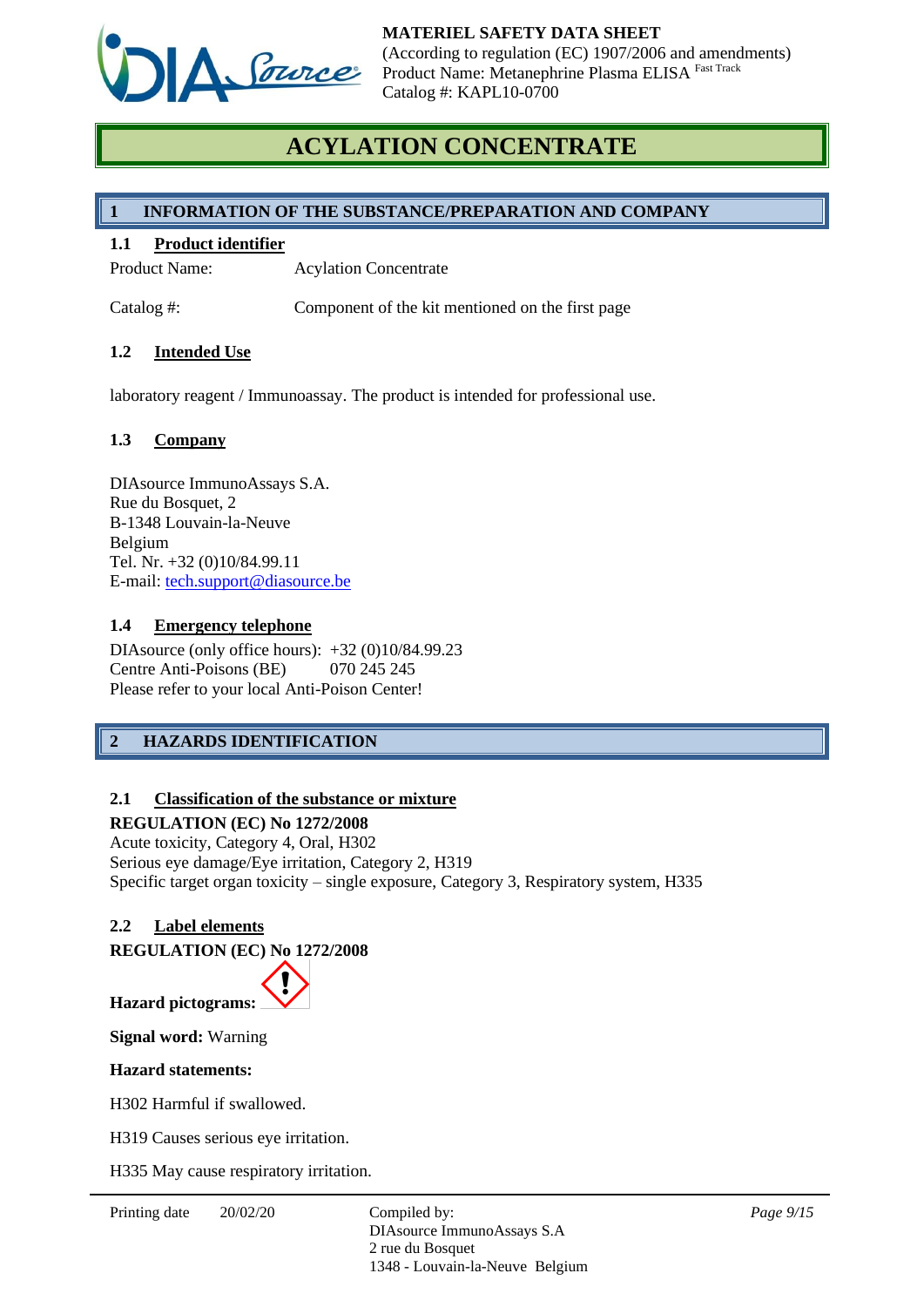

### **Precautionary statements:**

P280 Wear protective gloves/ protective clothing.

P301 + P312 IF SWALLOWED: Call POISON CENTER or doctor/physician if you feel unwell.

P304 + P340 IF INHALED: Remove victim to fresh air and keep at rest in a position comfortable for breathing.

P305 + P351 + P338 IF IN EYES: Rinse cautiously with water for several minutes. Remove contact lenses, if present and easy to do. Continue rinsing.

#### **2.3 Other hazards**

None known.

#### **3 COMPOSITION/INFORMATION ON INGREDIENTS**

#### **Mixture**

**Composition / information on ingredients** CAS:  $108-30-5$  Succinic anhydride  $> 20 \% - < 30 \%$ H302; H319; H335

## **Additional information**

For the full text of the H-Statements mentioned in this section, see section 16.

## **4 FIRST AID MEASURES**

#### **4.1 Description of first aid measures**

After inhalation: fresh air, consult doctor in case of complaints.

After skin contact: wash off with plenty of water. Remove contaminated clothing.

**After eye contact:** rinse out with plenty of water with the eyelid held wide open. Call in ophthalmologist if necessary.

**After swallowing:** drink water (two glasses at most), avoid vomiting. Consult doctor if feeling unwell.

#### **4.2 Most important symptoms and effects, both acute and delayed**

No information available.

#### **4.3 Indication of any immediate medical attention and special treatment needed**

No information available.

## **5 FIRE FIGHTING MEASURES**

#### **5.1 Extinguishing media**

Suitable extinguishing media: Foam, carbon dioxide (CO2), dry powder, water.

Unsuitable extinguishing media: For this substance/mixture no limitations of extinguishing agents are given.

#### **5.2 Special hazards arising from the substance or mixture**

#### Combustible.

Vapours are heavier than air and may spread along floors. Development of hazardous combustion gases or vapors possible in the event of fire.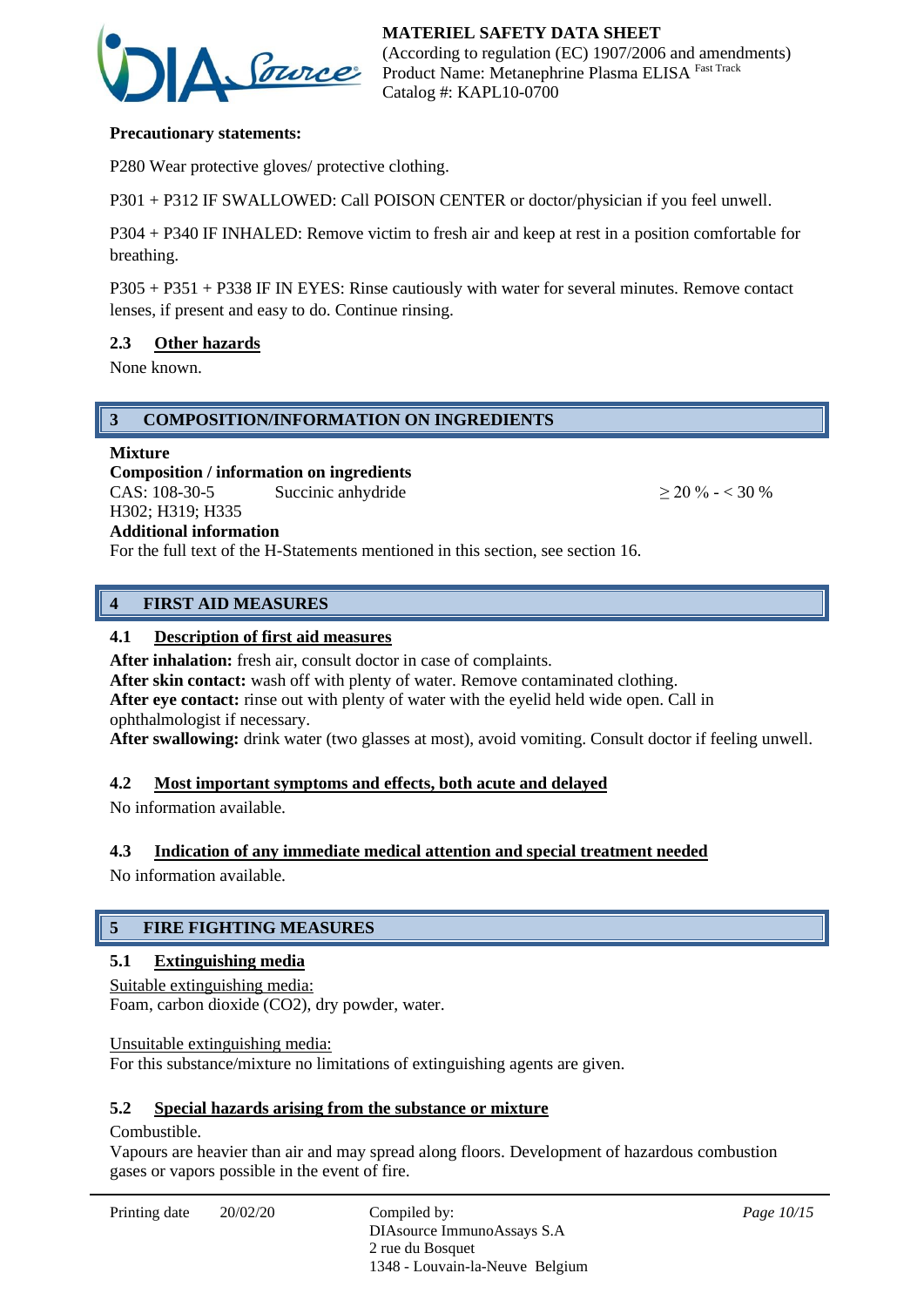

(According to regulation (EC) 1907/2006 and amendments) Product Name: Metanephrine Plasma ELISA Fast Track Catalog #: KAPL10-0700

# **5.3 Advice for fire fighters**

Special protective equipment for firefighters: In the event of fire, wear self-contained breathing apparatus.

# **6 ACCIDENTAL RELEASE MEASURES**

#### **6.1 Personal precaution, protective equipment and emergency procedures**

Advice for non-emergency personnel:

Do not breathe vapours, aerosols. Evacuate the danger area, observe emergency procedures, consult an expert.

Advice for emergency responders:

Protective equipment see section 8.

#### **6.2 Environmental Precautions**

Do not empty into drains.

## **6.3 Methods and material for containment and cleaning-up**

Observe possible material restrictions! Take up with liquid-absorbent and neutralizing material. Dispose of properly. Clean up affected area.

#### **6.4 Reference to other sections**

Indications about possible material restrictions see sections 7 and 10 and about waste treatment see section 13.

# **7 HANDLING AND STORAGE**

## **7.1 Precautions for safe handling**

Advice on safe handling: Observe label precautions.

Hygiene measures:

Change contaminated clothing. Wash hands after working with substance.

## **7.2 Conditions for safe storage, including any incompatibilities**

Storage conditions: Tightly closed and dry.

## **7.3 Specific Use(s)**

Apart from the uses mentioned in section 1.2 no other specific uses are stipulated.

# **8 EXPOSURE CONTROLS/PERSONAL PROTECTION**

#### **8.1 Control parameters**

The product does not contain any relevant quantities of materials with critical values that have to be monitored at the workplace.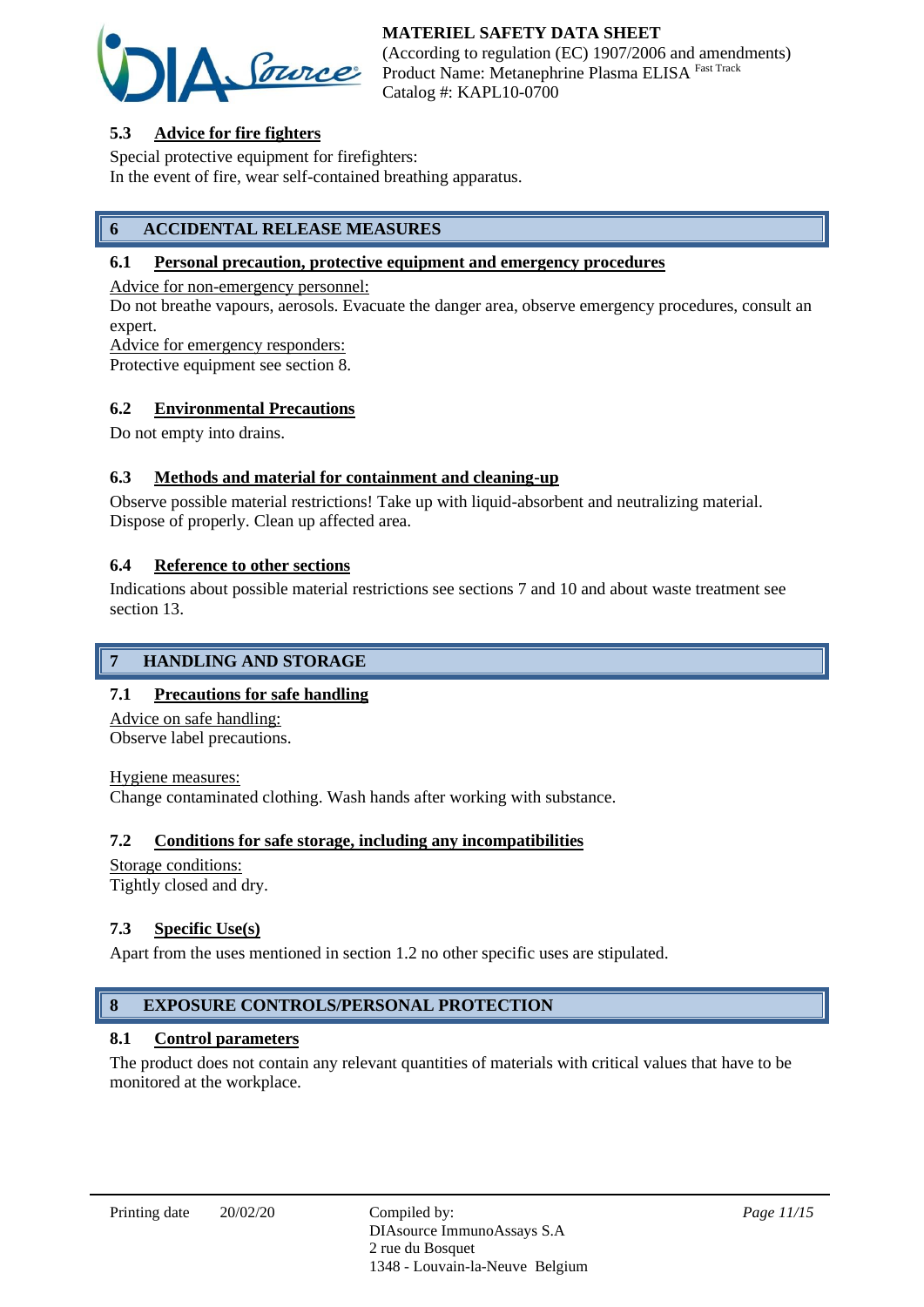

(According to regulation (EC) 1907/2006 and amendments) Product Name: Metanephrine Plasma ELISA Fast Track Catalog #: KAPL10-0700

# **8.2 Exposure controls**

Engineering measures:

Technical measures and appropriate working operations should be given priority over the use of personal protective equipment.

See section 7.1.

Individual protection measures: General protective and hygienic measures: Immediately remove all soiled and contaminated clothing. Wash hands before breaks and at the end of work. Store protective clothing separately. Avoid contact with the eyes and skin.

Respiratory protection:

In case of good room ventilation, not necessary. In case of brief exposure or low pollution use respiratory filter device. In case of intensive or longer exposure use self-contained respiratory protective device.

Protection of hands:

Protective gloves.

Material of gloves:

Chemical protection gloves are to be selected according to the concentration and quantity of the hazardous substance concentration and quantity in workplace.

The glove material has to be impermeable and resistant to the product/ the substance/ the preparation. The protective gloves to be used must comply with the specifications of EC Directive 89/686/EEC and the related standard EN374.

Eye protection: Tightly sealed goggles

Body protection: lab coat

## **9 PHYSICAL AND CHEMICAL PROPERTIES**

# **9.1 Information on basic physical and chemical properties**

| Form<br>Colour<br>Odour                         | liquid<br>No information available                                                |
|-------------------------------------------------|-----------------------------------------------------------------------------------|
| <b>Odour Threshold</b><br>pH                    | stinging<br>Not applicable<br>No information available                            |
| Melting point<br>Boiling point/boiling range    | No information available<br>No information available                              |
| Flash point<br>Evaporation rate                 | No information available<br>No information available                              |
| Flammability (solid, gas)                       | No information available<br>No information available                              |
| Lower explosion limit<br>Upper explosion limit  | No information available                                                          |
| Vapour pressure<br>Relative vapour density      | No information available<br>No information available                              |
| Density<br>Relative density<br>Water solubility | No information available<br>No information available<br>at 20 $\degree$ C soluble |
| Partition coefficient: n-octanol/water          | No information available                                                          |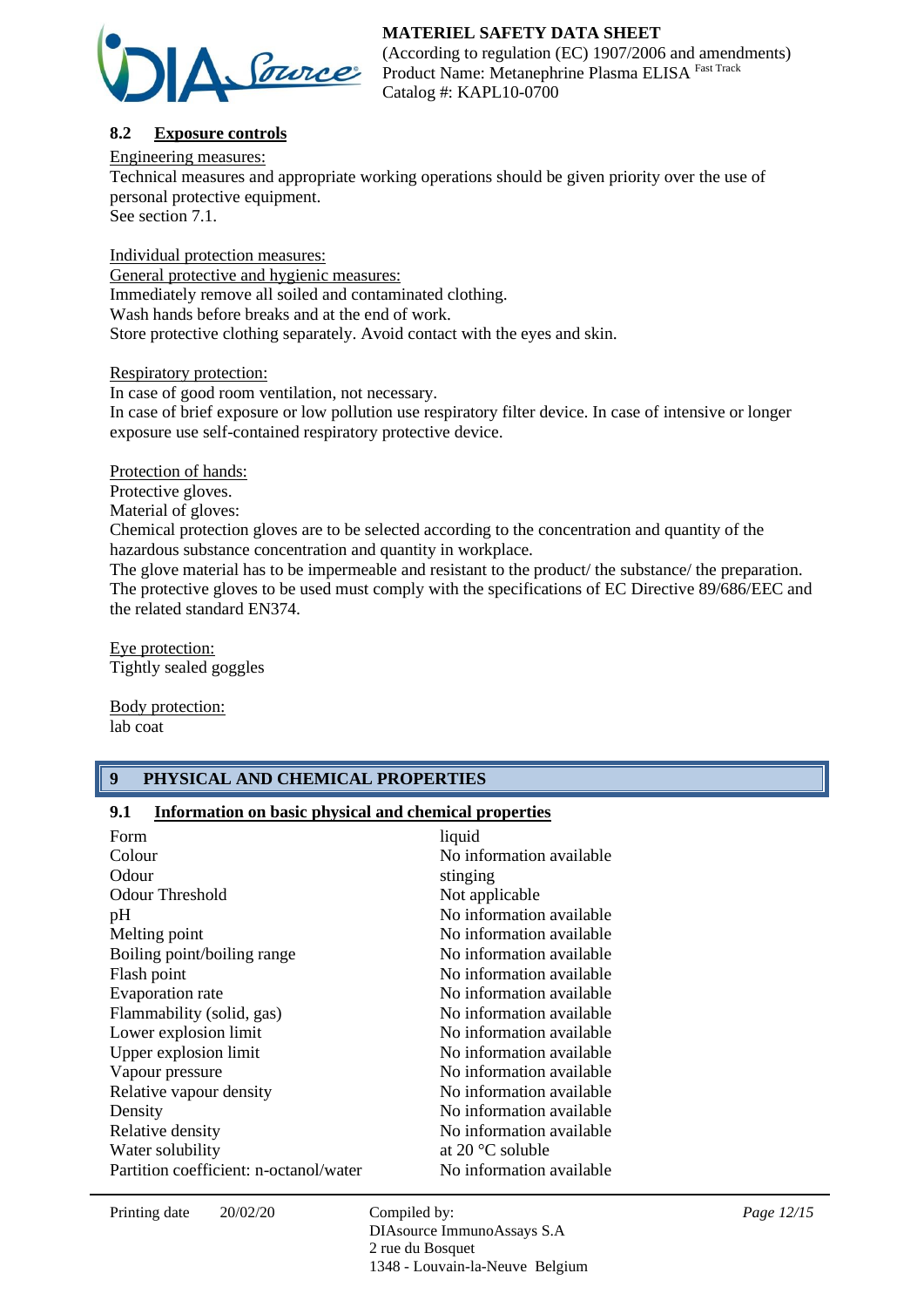

Auto-ignition temperature No information available Decomposition temperature No information available Viscosity, dynamic No information available Explosive properties Not classified as explosive Oxidizing properties none

### **9.2 Other information**

No other data available.

# **10 STABILITY AND REACTIVITY**

#### **10.1 Reactivity**

No further relevant information available.

#### **10.2 Chemical Stability**

The product is chemically stable under standard ambient conditions (room temperature).

#### **10.3 Possibility of hazardous reactions**

No further relevant information available.

#### **10.4 Conditions to Avoid**

Strong heating.

#### **10.5 Incompatible materials**

No further relevant information available.

#### **10.6 Hazardous Decomposition Products**

No dangerous decomposition products known.

## **11 TOXICOLOGICAL INFORMATION**

#### **11.1 Information on toxicological effects**

**Acute toxicity** LD50 (oral) 500 mg/kg **Skin corrosion/irritation** No information available. **Serious eye damage/irritation** Causes eye irritation. **Respiratory or skin sensitisation** No information available. **Germ cell mutagenicity** No information available. **Carcinogenicity** No information available. **Reproductive toxicity** No information available. **STOT-single exposure** May cause respiratory irritation. **STOT-repeated exposure** No information available.

*Page 13/15*

**MATERIEL SAFETY DATA SHEET** (According to regulation (EC) 1907/2006 and amendments) Product Name: Metanephrine Plasma ELISA Fast Track Catalog #: KAPL10-0700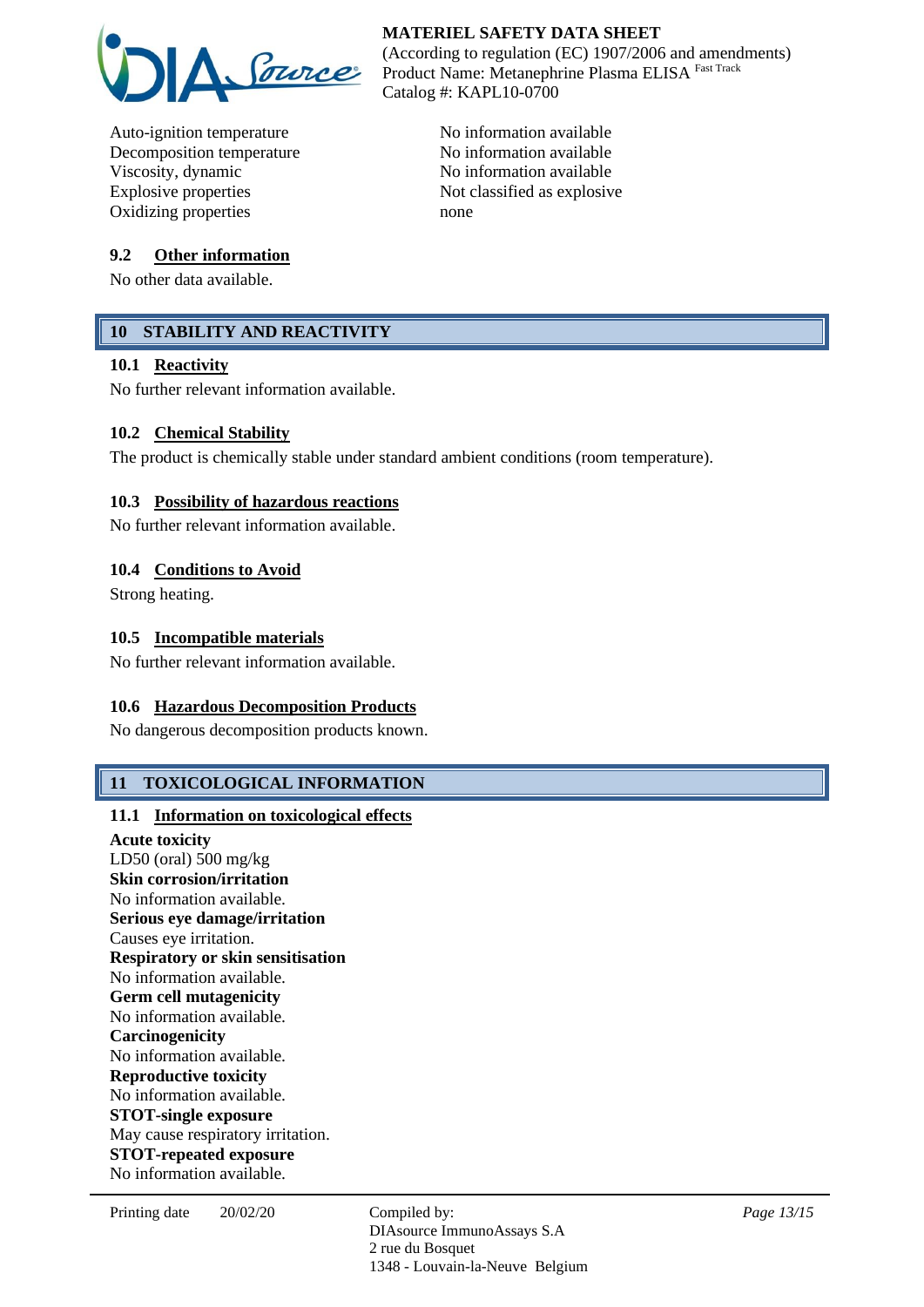

**Aspiration hazard** No information available.

# **11.2 Additional information**

On the basis of the morphology of the product, no hazardous properties are to be expected when it is handled and used with appropriate care.

Handle in accordance with good industrial hygiene and safety practice.

# **12 ECOLOGICAL INFORMATION**

#### **12.1 Toxicity**

No further relevant information available.

#### **12.2 Persistence and degradability**

Easily biodegradable.

#### **12.3 Bioaccumulation**

No further relevant information available.

### **12.4 Mobility in soil**

No further relevant information available.

#### **12.5 Results of PBT and vPvB assessment**

Substance(s) in the mixture do(es) not meet the criteria for PBT or vPvB according to Regulation (EC) No 1907/2006, Annex XIII, or a PBT/vPvB assessment was not conducted.

#### **12.6 Other adverse effects**

No further relevant information available.

# **13 DISPOSAL CONSIDERATIONS**

#### **13.1 Waste treatment methods**

Dispose of packaging according to applicable local, state, and federal regulations. Packaging's that may not be cleansed are to be disposed of in the same manner as the product.

## **14 TRANSPORT INFORMATION**

This product is part of a kit. Information in this section refers to the kit as a whole.

#### **UN No**

No dangerous good in sense of this transport regulation.

#### **UN Proper shipping name**

No dangerous good in sense of this transport regulation.

#### **Class**

No dangerous good in sense of this transport regulation.

#### **Packing group**

No dangerous good in sense of this transport regulation.

| Printing date | 20/02/20 | Compiled by:<br>DIAsource ImmunoAssays S.A |
|---------------|----------|--------------------------------------------|
|               |          | 2 rue du Bosquet                           |
|               |          | 1348 - Louvain-la-Neuve Belgium            |